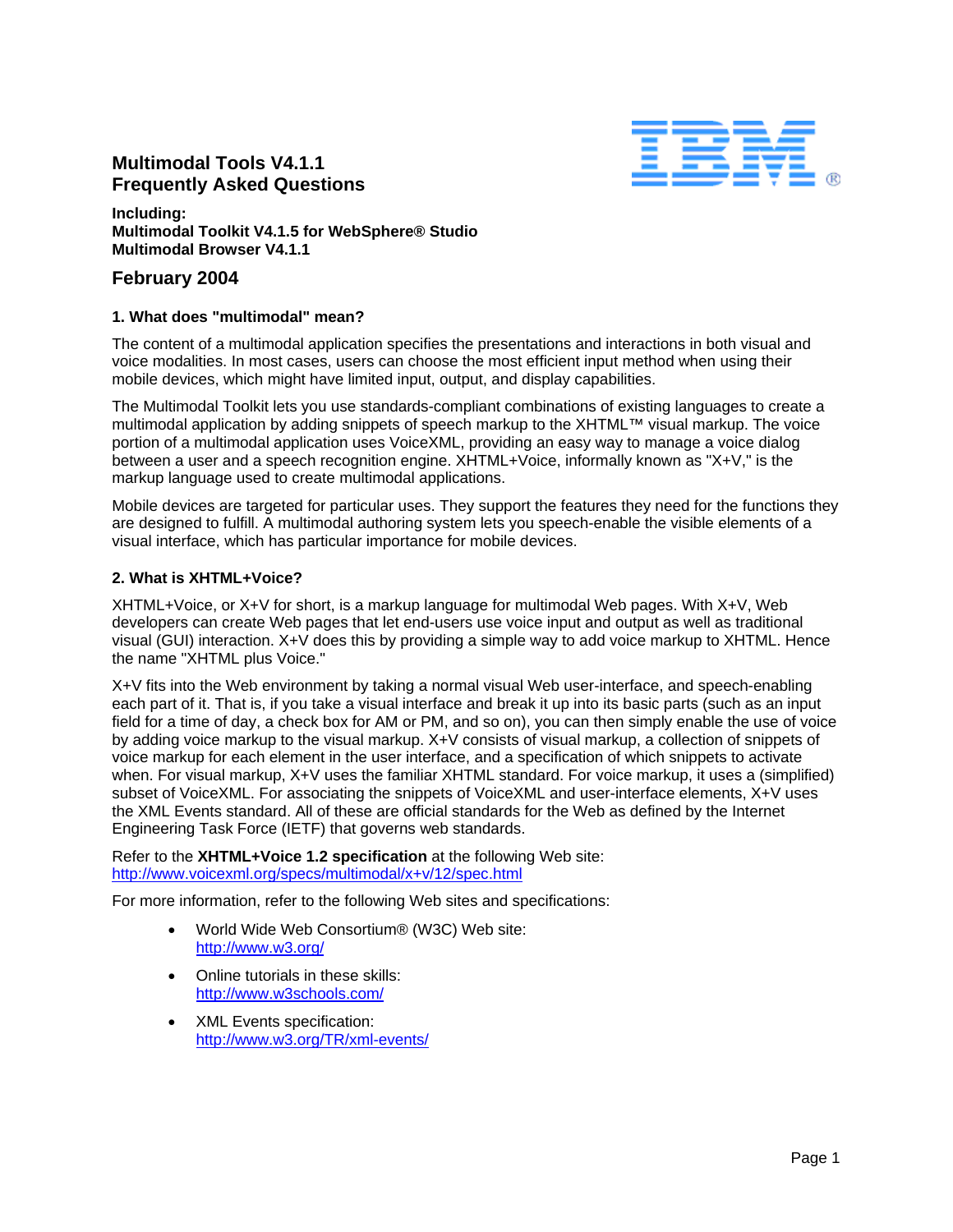# **3. How does this relate to the W3C multimodal activity/working group?**

Motorola®, Opera Software ASA, and IBM submitted the XHTML+Voice specification to the W3C multimodal working group in January of 2002. IBM participates in the working group along with other interested industry participants. X+V is under consideration by the working group, whose mission is to create specifications for the multimodal Web.

#### **4. Is XHTML+Voice an open standard?**

Motorola, Opera Software ASA, and IBM submitted to the W3C a proposal for an XHTML+Voice open standard. XHTML+Voice is based on XHTML, VoiceXML, and XML Events. All of these are open standards.

#### **5. What are the advantages of XHTML+Voice?**

Web applications built on XHTML+Voice can be accessed by voice devices, browser-based devices, and new multimodal devices. This means:

- Multimodal interaction can help improve the usability of data services, such as corporate applications, contact centers, financial accounts, traffic and weather reporting, restaurant and movie guide, sports, news room, messaging, horoscope, lottery, and many more. You can interact with the application using a keyboard/stylus while in a meeting or by voice when appropriate.
- Multimodal applications can give users the flexibility to choose the mode of interaction that is the most suitable for the task at the given moment. This may include the use of multiple modes of communication to give an enhanced user experience. For example, the user can alternate between speaking and tapping in the interface.
- As devices continue to get smaller, multimodal interaction can help increase the effectiveness of the device by combining multiple input and output modes of communication.
- The total cost of ownership can be lower than having a telephony infrastructure and an Internet infrastructure. Also the development and maintenance cost may be reduced.

#### **6. What products support XHTML+Voice?**

IBM is extending its WebSphere line of products to support XHTML+Voice. The Multimodal Toolkit includes WebSphere Studio extensions.

The Multimodal Tools package includes:

- Multimodal Toolkit V4.1.5 for WebSphere Studio
- Multimodal Browser V4.1.1 (developed in strategic relationship with Opera Software ASA and ACCESS Systems Company), offering the voice-enabled Opera Browser by Opera Software ASA and NetFront Browser by ACCESS Systems.
- IBM WebSphere Voice Server SDK V3.1.1, which lets you can play or edit pronunciations that you create in the Multimodal Toolkit.

#### **7. How does XHTML+Voice differ from VoiceXML?**

VoiceXML is for voice-only interaction (e.g. voice portals, voice-enabled call centers), and XHTML is for visual interaction or graphical Web content. XHTML+Voice brings the two together to enable Web sites that support both graphical content and spoken interaction for multimodal applications.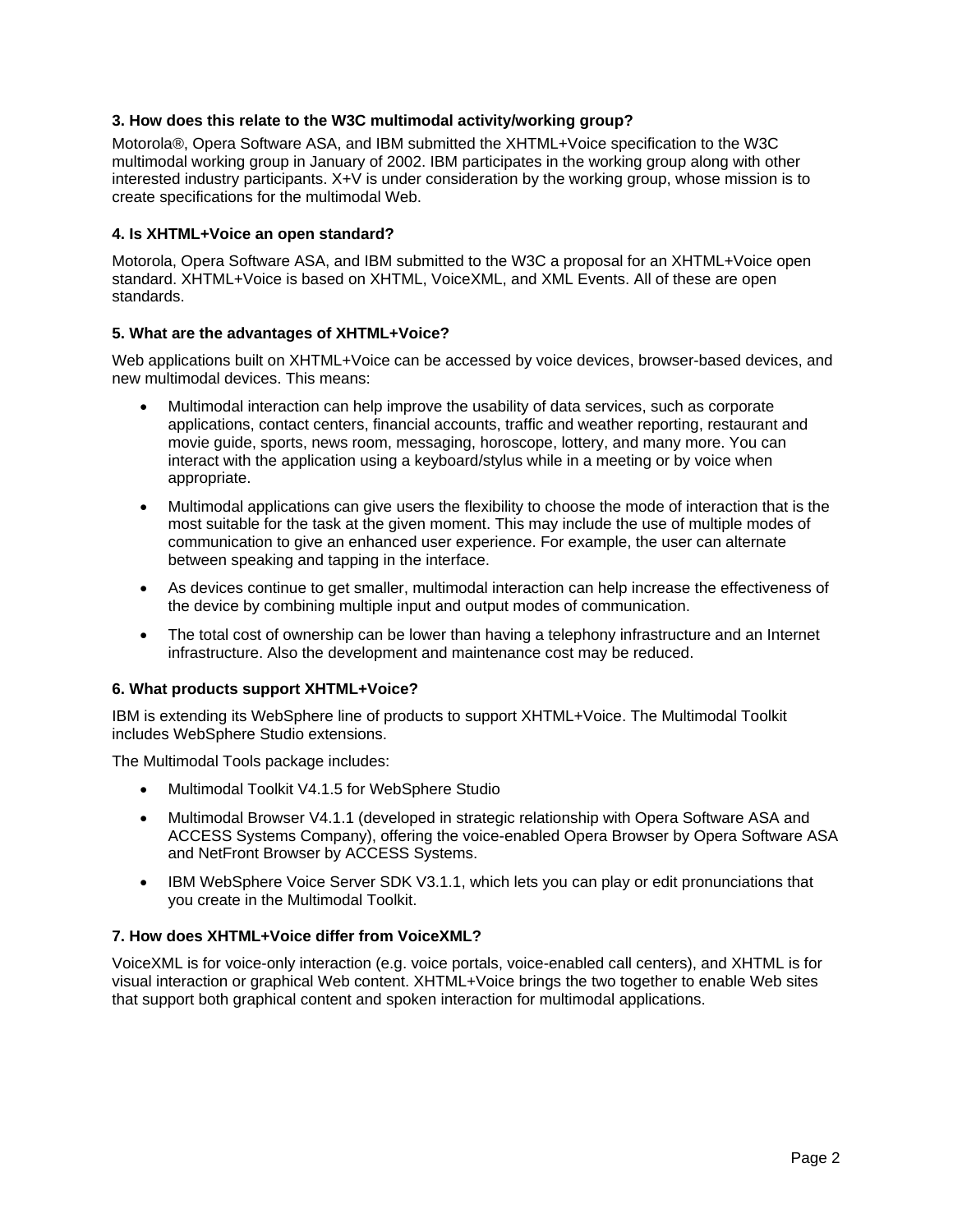# **8. How does XHTML+Voice work?**

XHTML+Voice defines a way to speech-enable new and existing Web applications. It uses mechanisms similar to what a developer is already accustomed to using (i.e. XHTML). This is done by specifying a subset of VoiceXML and its integration into traditional markup applications. In essence, the Web developer can simply associate VoiceXML with specific parts of the application. When the user interacts using voice, the input is returned to the application as if it had been typed or selected. This means that whether a user enters information by voice or using keystrokes in a multimodal application, the program automatically recognizes it as input and handles it accordingly. The developer will not have to write separate programs catering to various types of input.

#### **9. How can XHTML+Voice help developers? What applications and devices are we talking about?**

Developers can add voice interaction to graphical Web content for multimodal deployment without having to learn a whole new language.

Through the use of prepackaged dialogs and reusable VoiceXML code, developers can add simple voice dialogs rather than having to learn a new, specialized skill.

Complex voice dialogs can be built by designers well-versed in speech interfaces; such complex dialogs can be re-used by XHTML authors whose expertise lies in traditional Web design.

Web sites enhanced with voice interaction are likely to be of significant advantage when accessing the Web from mobile hand-held devices with small displays and no keyboard. This technology can enable developers to make their content accessible to the mobile device users.

Devices might include mobile phones, personal digital assistants (PDAs), pagers, car navigation systems, mobile game machines, digital book readers, and smart watches.

#### **10. What is XHTML?**

The eXtensible HyperText Markup Language (XHTML) is an XML-based markup language for creating visual applications that users can access from their desktops or wireless devices. XHTML is the next generation of HTML 4.01 in XML.

If you have existing programs with HTML pages, you will have to make some structural changes to comply with XHTML conventions. XHTML has replaced HTML as the supported language by the W3C, so future-proofing your Web pages by using XHTML will not only help you with multimodal applications, but will ensure that users with all types of devices will be able to access your pages correctly. For more information, see the XHTML 1.0 specification (using the XHTML 1.0 - Transitional DTD): <http://www.w3.org/TR/xhtml1/>

# **11. What is VoiceXML?**

The Voice eXtensible Markup Language (VoiceXML) is an XML-based markup language for creating distributed voice applications, just as HTML is a language for distributed visual applications. VoiceXML was defined and promoted by an industry forum, the VoiceXML Forum™, founded by AT&T®, Lucent®, Motorola®, and IBM, and supported by approximately 500 member companies. Updates to VoiceXML are a product of the W3C voice working group. The language is designed to create audio dialogs that feature text-to-speech, pre-recorded audio, recognition of both spoken and DTMF key input, recording of spoken input, telephony, and mixed-initiative conversations. Its goal is to provide voice access and interactive voice response (such as by telephone, PDA, or desktop) to Web-based content and applications.

Users interact with these Web-based voice applications by speaking or by pressing telephone keys rather than through a graphical user interface.

For more information on VoiceXML 2.0, see the Web site:<http://www.w3.org/TR/voicexml20/>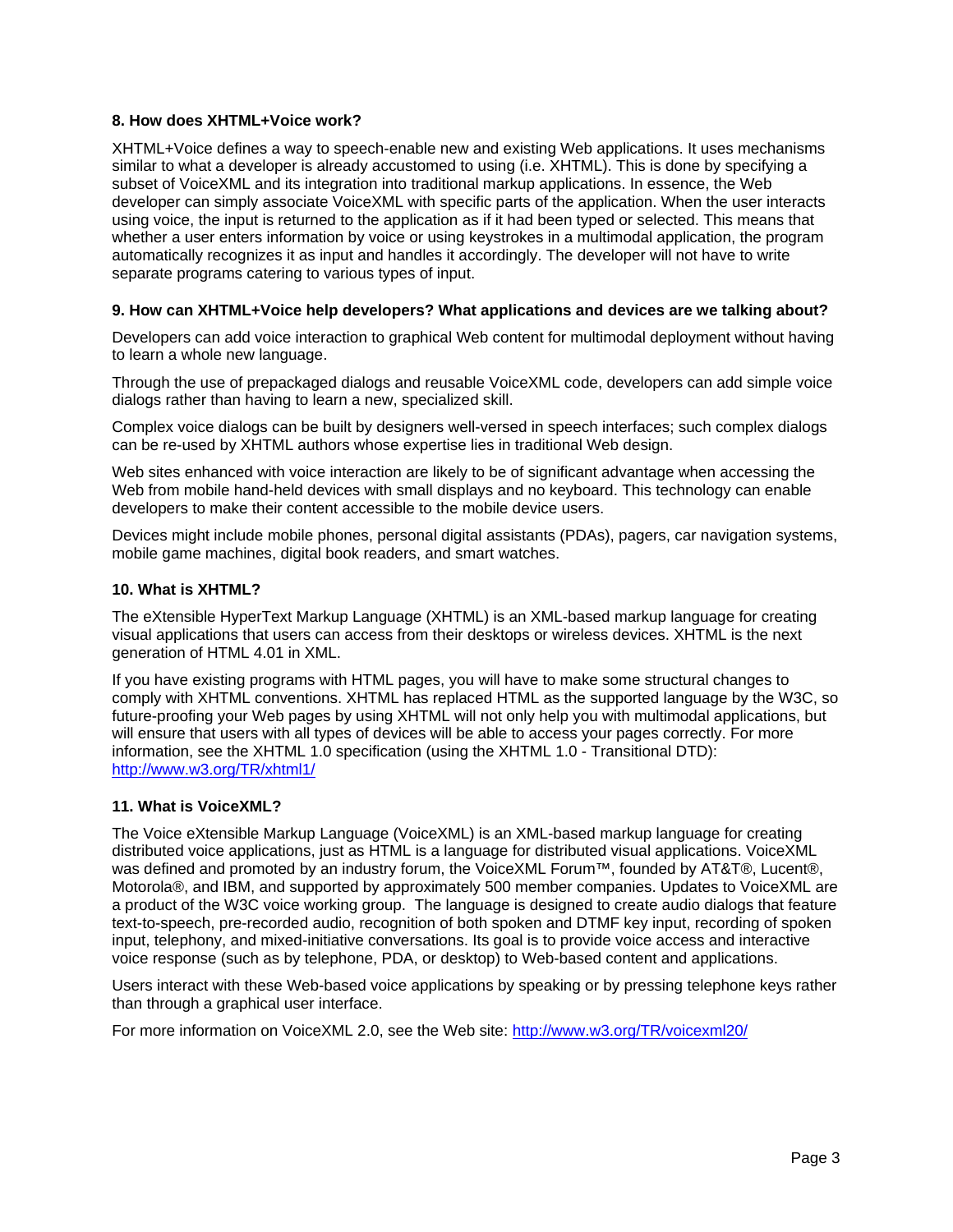# **12. How does XHTML+Voice differ from SALT?**

While the SALT and XHTML+Voice specifications deal with multimodal Web applications, XHTML+Voice has the benefit of using markup languages that are already supported by the W3C. XHTML+Voice can enable mainstream Web developers to add speech input and output to Web content to create multimodal applications.

#### **13. Would the SALT Forum members be encouraged to use the XHTML+Voice specification?**

Yes. Many members of the SALT Forum are also members of the voice browser working group that has developed VoiceXML. SALT Forum members are also active in the W3C. We hope that they view XHTML+Voice as a means for leveraging work that has already been performed.

#### **14. What is the Multimodal Browser?**

The Multimodal Tools package includes two browsers, developed in a strategic relationship with Opera Software (based on the Opera Browser V7.3) and ACCESS Systems Company (based on the NetFront Browser V3.1 by ACCESS Systems). They are each enhanced with extensions that include the IBM speech recognition and text-to-speech technology, allowing you to view and interact with multimodal applications that you have built using XHTML+Voice.

When you install the Multimodal Browsers, the icons for the browsers appear on your desktop, and you can use them to open the browsers and run your multimodal applications.

For more information on the IBM/Opera strategic relationship, go to: <http://www.opera.com/products/verticals/multimodal/index.dml>

For more information on the IBM/ACCESS relationship, go to: <http://www.access-us-inc.com/news/articles/09292003.asp>

#### **15. What skills should I have before I start developing multimodal applications?**

At a minimum, you should have experience with Web development (HTML) and Web servers. In addition, experience with XML (or better yet, VoiceXML) and XHTML can make you more proficient at developing multimodal applications.

#### **16. What are the prerequisites for the Multimodal Tools installation?**

The **mm\_readme.html** (available in the download package) lists the exact hardware and software requirements for installation. The most important software requirement is that you must have a WebSphere Studio base product (obtained separately) installed on your system before installing the Multimodal Tools. The Multimodal Tools can be installed only on systems with:

- **Microsoft ® Windows® 2000 system** (Service Pack 2 or higher)
- Plus an installed version of either:

**WebSphere Studio Site Developer V5.0** or **WebSphere Studio Application Developer V5.0**

Refer to <http://www.ibm.com/developerworks/websphere/zones/studio/>.

**Note:** These versions are specifically required for this version of Multimodal Tools. If you have a higher version, uninstall it to use this product, and install the V5.0 version.

#### **Important**:

You must uninstall previous beta versions of the Multimodal Toolkit, Multimodal Browser, or Opera Browser before installing the Multimodal Tools. In addition, applications, projects, and files developed in beta versions are not supported with this version. You must update your files before using them in this version.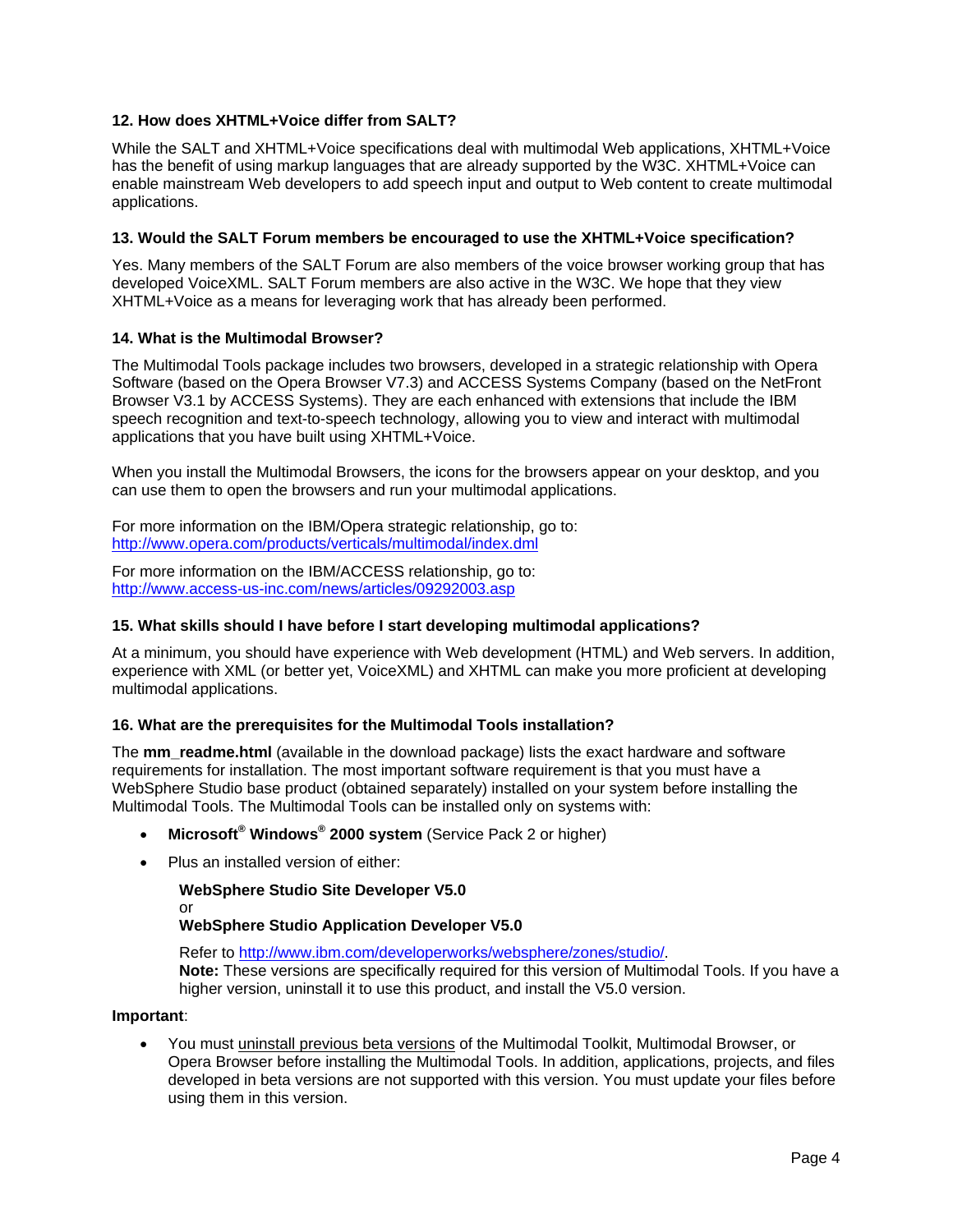- If you have Multimodal Tools V4.1 installed, as well as the Voice Server SDK 3.1.1, you do not need to uninstall them. Instead, run the installation programs for the Multimodal Toolkit and Multimodal Browser to update these programs with the new features for this release. You do not need to re-install the Voice Server SDK.
- If your installation of the Voice Server SDK fails because you do not have the Java™ Runtime Environment (JRE) 1.3.1 installed (you see the message, "No JVM Found"), you can find the program in the "unpacked" download. When you selected to install the SDK, the installation package is unpacked in the Temp folder specified in your Environment Variables (to find the location, right-click My Computer > Properties > Advanced tab > Environment Variables). Expand the Temp folders until you see wvssdk311\install\jre131, and run the file **j2re-1\_3\_1-win-i.exe**, and then install the SDK.

# **Notes**:

- $\circ$  The folder in your Temp directory could be a hidden folder on your system. If you followed the steps above and still cannot locate the executable, on Windows Explorer, open Tools > Folder Options > View tab > Files and Folders, and click the **Show hidden files and folders** radio button.
- $\circ$  Although you might have a higher version of the JRE on your system, the WebSphere Voice Server SDK specifically requires JRE V1.3.1 for uninstallation. You can install V1.3.1 along with another version and complete your Voice Server SDK installation. Remember that you will also need V1.3.1 to uninstall the SDK.
- The Multimodal Tools release is for US English only.

# **17. I have IBM WebSphere Voice Server SDK V3.1 installed. What should I do?**

You should upgrade to the WebSphere Voice Server SDK V3.1.1 included with the Multimodal Tools package to take advantage of the improvements in this version.

#### **18. The Multimodal Tools perspective does not appear in the list of perspectives. What should I do?**

If you have been using WebSphere Studio, you will have to use Update Manager to confirm and configure updated plugins for WebSphere Studio. After you install the Multimodal Toolkit, when you open WebSphere Studio, a dialog will ask you to configure the updates before the Multimodal Tools feature will be visible in the Studio.

- If the **Update Manager** pop-up window appears after you install the toolkit, select **Yes** to open Update Manager, and accept all changes by clicking the top-level check box. Click **Finish** and restart WebSphere Studio.
- If you originally selected No (or if you want to check for other updates), you can manually select **Help > Software Updates > Pending Changes**, click all the check boxes, and then press the **Finish** button. You can periodically check Update Manager for new additions to WebSphere Studio.

#### **19. How do I write a multimodal application using the Multimodal Toolkit?**

After installing the Multimodal Toolkit (and the other programs included in the download), you can read the **Getting Started Guide** (getting\_started.pdf), which provides guided practice in developing a basic multimodal application using the Multimodal Toolkit. You can locate the guide using the Installation panel and from the Help menu in WebSphere Studio (Help > Help Contents > Multimodal Tools > Getting started). In addition, you can run sample multimodal applications included in the sample folder where you installed the Multimodal Browser (by default, Program Files\IBM\Multimodal Browser\sample).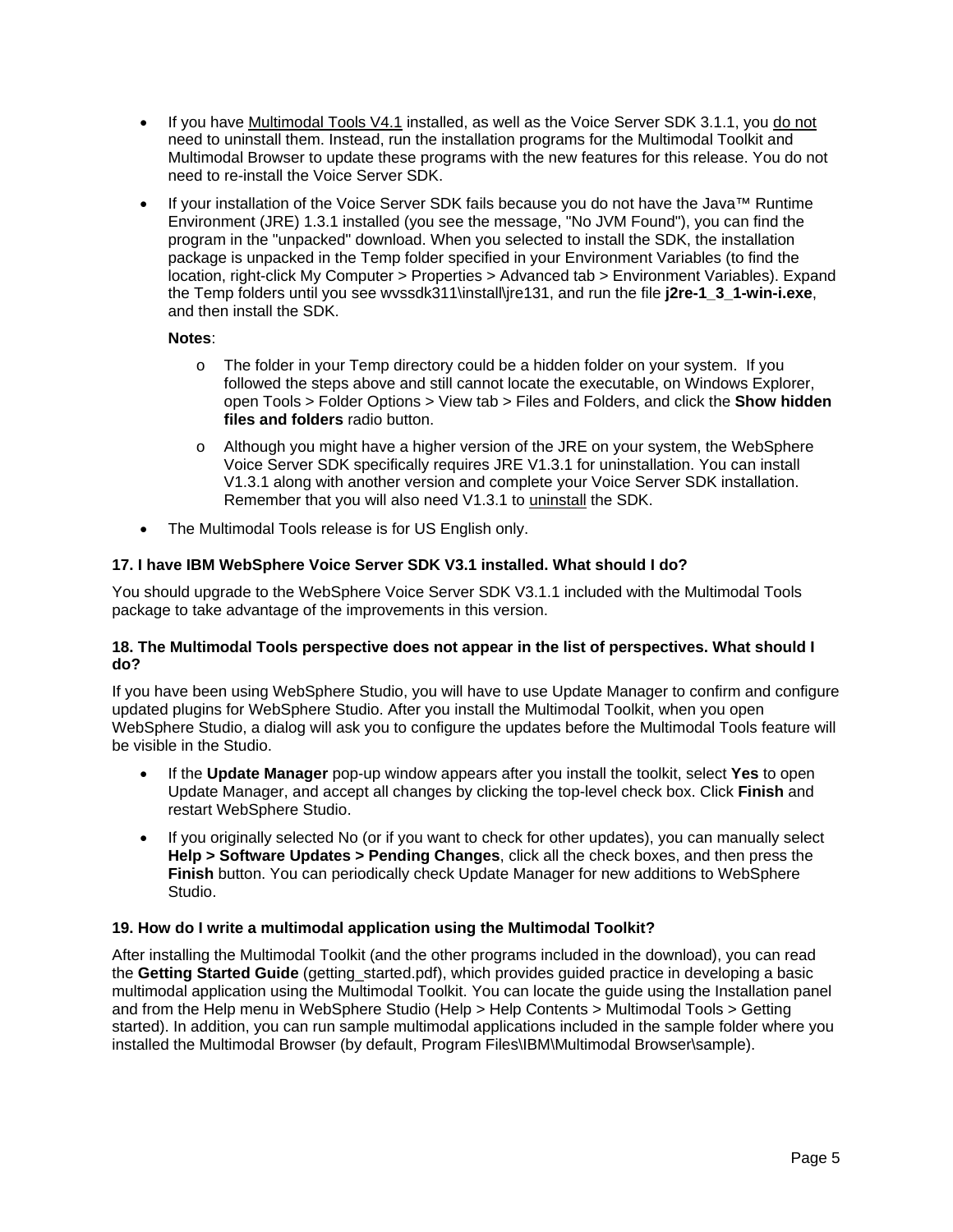#### **20. How is this release different from previous versions?**

The Multimodal Tools in this release include performance enhancements and increased functionality for creating and testing multimodal applications. There are several important differences from previous versions:

- New **XHTML+Voice Programmer's Guide** (xvguide.pdf) providing information on elements and attributes in X+V, as well as sample applications (see online help: **Help > Help Contents > Multimodal Tools > Related documents**).
- In the Opera Multimodal Browser, the preference to **Control Opera user interface using voice**  is enabled for this release.
- The XHTML+Voice markup language is based on the XHTML+Voice 1.2 specification. We recommend that you refer to the specification at: <http://www.voicexml.org/specs/multimodal/x+v/12/spec.html>

For example, the XHTML+Voice 1.2 specification includes the use of the following tags:

- o <sync> tag
- o <cancel> tag

In addition, a voice handler can be activated by dispatching a DOMActivate event against it within an XHTML script tag.

• The VoiceXML used in the XHTML+Voice markup language is based on the VoiceXML 2.0 specification. We recommend that you refer to the specification at: <http://www.w3.org/TR/voicexml20/>

For example, the VoiceXML 2.0 specifications includes the use of the following attributes:

- o xv:src added to <prompt>
- o xv:expr added to <prompt>
- o xv:id added to <field>
- o lexicon for <prompt>
- o nbest support for speech recognition results
- The Multimodal Browser includes two voice-enabled browsers:
	- o The NetFront Multimodal Browser, based on the NetFront Browser V3.1 by ACCESS Systems Company, LTD. You should uninstall any previous version of the NetFront Browser before installing the Multimodal Browser.
	- o The Opera Multimodal Browser, based on the Opera Browser V7.3 by Opera Software. You should uninstall any previous version of the Opera Browser before installing the Multimodal Browser.
- The Multimodal Browser includes increased Voice preferences:
	- Improved authoring support. You can specify the logging level that you prefer.
	- o Command, Control, and Content Navigation (C3N). If you enable it, you can use voice commands to activate controls in the browser, instead of the grammars in the X+V applications. The voice commands must be preceded by the Browser Name ("Browser" by default) that you specify in the option below. For example, to see a list of voice commands, with the browser running and the C3N option enabled, press the **Scroll Lock** key, and say **"Browser, show voice commands."**
	- o Automatic-Push-to-Activate listening mode. If you set this mode, the browser automatically sounds a tone when it is ready to record your response. When you finish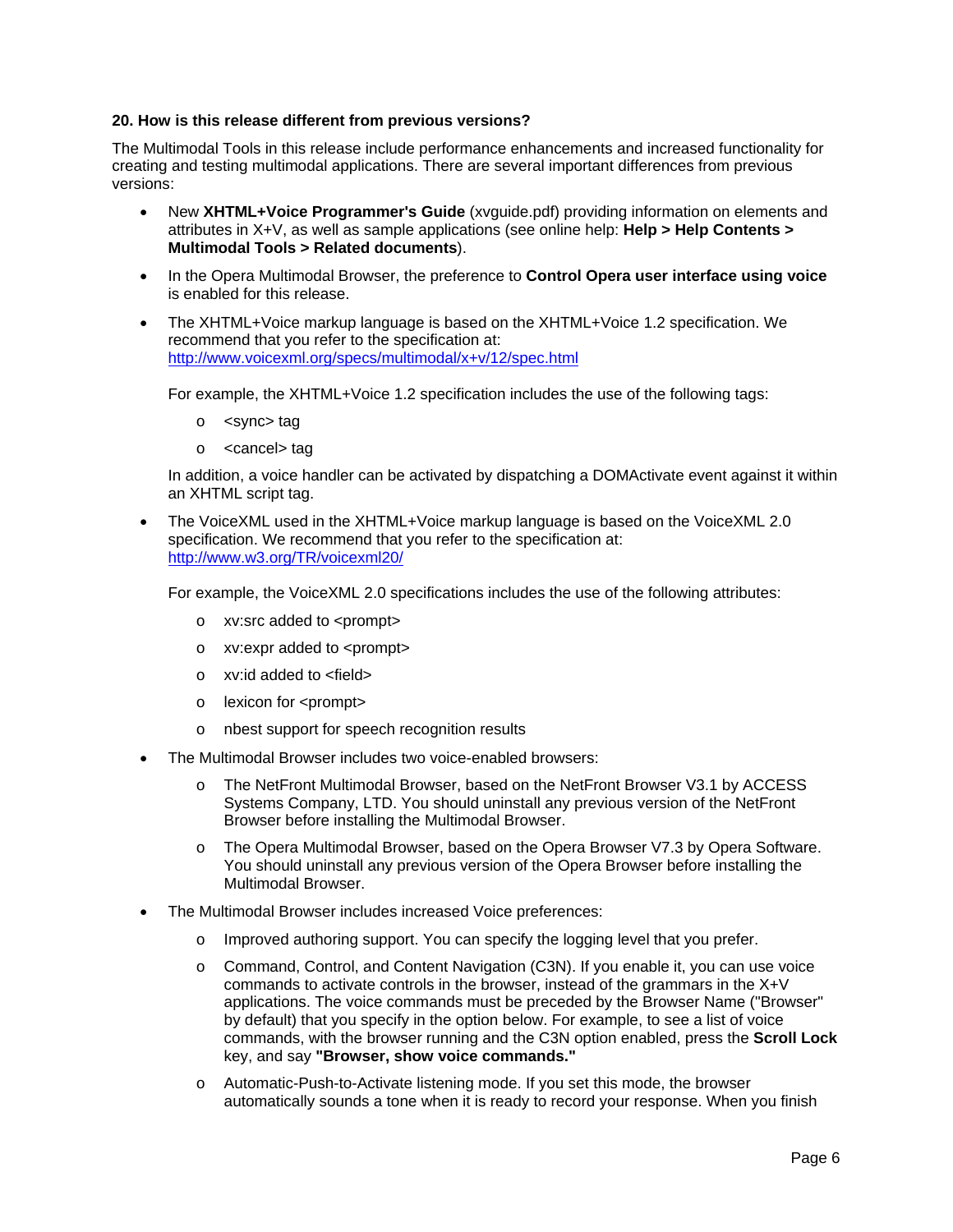speaking, the device detects silence and automatically stops listening.

# **21. Are any sample multimodal applications included?**

The toolkit includes sample applications that you can open in the Multimodal Browser. For example, the pizza sample has a voice-enabled ordering form. The transaction sample shows a voice-enabled billing address form (the page is similar to the scenario that you can develop using the *Getting Started Guide*). The **sample** folder is located in the Multimodal Browser installation directory. To view the samples, do one of the following:

- Open the Multimodal Browser, and click **File > Open**, and use the **Browse** button to locate the sample directory (by default, Program Files/IBM/Multimodal Browser/sample). Expand the folders, and double-click the sample file (.mxml or .html).
- Open a Multimodal Browser, and from Windows Explorer, drag the sample file (.mxml or .html) into the browser.

**Note**: When opening an .mxml file using **File > Open**, change the "Files of type" field to show **All files**.

# **22. What key do I use for the Push-to-Talk (or microphone) button?**

When the application opens, usually a voice prompt begins immediately. If it doesn't, click in a field to hear the voice prompt. Press the **Scroll Lock** key on the keyboard to activate the microphone, listen for the tone, pause briefly to let the microphone engage, and talk into your microphone. Pause briefly before releasing the **Scroll Lock** key when you finish.

You can change the listening mode and keyboard Push-to-Talk button (as well as the log level).

- In the Opera Browser, select **Tools > Preferences > Voice**, and use the settings. For example, from the **Key to talk** drop-down list, select **Insert**. When you re-start the browser, use the **Insert** key as the Push-to-Talk button.
- In the NetFront Browser by ACCESS Systems, select **File > Preferences** > **Voice**, and use the settings. For example, from the **PPT Key** drop-down list, select **Insert**. When you re-start the browser, use the **Insert** key as the Push-to-Talk button.

New in this release is the ability to use Command, control, and Content Navigation. By selecting this option, you can use global command words to activate controls in the browser, instead of the grammars in the X+V applications.

In addition, each browser has three listening (or talk key) modes, which you can select **Voice** preferences.

- In **Push-to-talk** (or for the Opera browser, **Hold key while talking**) mode, you press and hold the button on the device while speaking, and then release the button (default selection).
- In **Push-to-activate** (or **Press key, then talk**) mode, press and release the button, and then talk. When you finish speaking, it detects silence and automatically stops listening (if there is background noise, it might take a moment for the system to detect the end of speech).

**Note:** When using the VoiceXML <record> tag, the **Push-to-activate** mode has a slightly different behavior. Press and release the button, begin speaking, and then push and release the button again to signal the end of the response.

• In **Auto-push-to-activate** (or **Key not required to talk**) mode, the browser automatically sounds a tone when it is ready to record your response. When you finish speaking, the device detects silence and automatically stops listening (if there is background noise, it might take a moment for the device to detect the end of speech).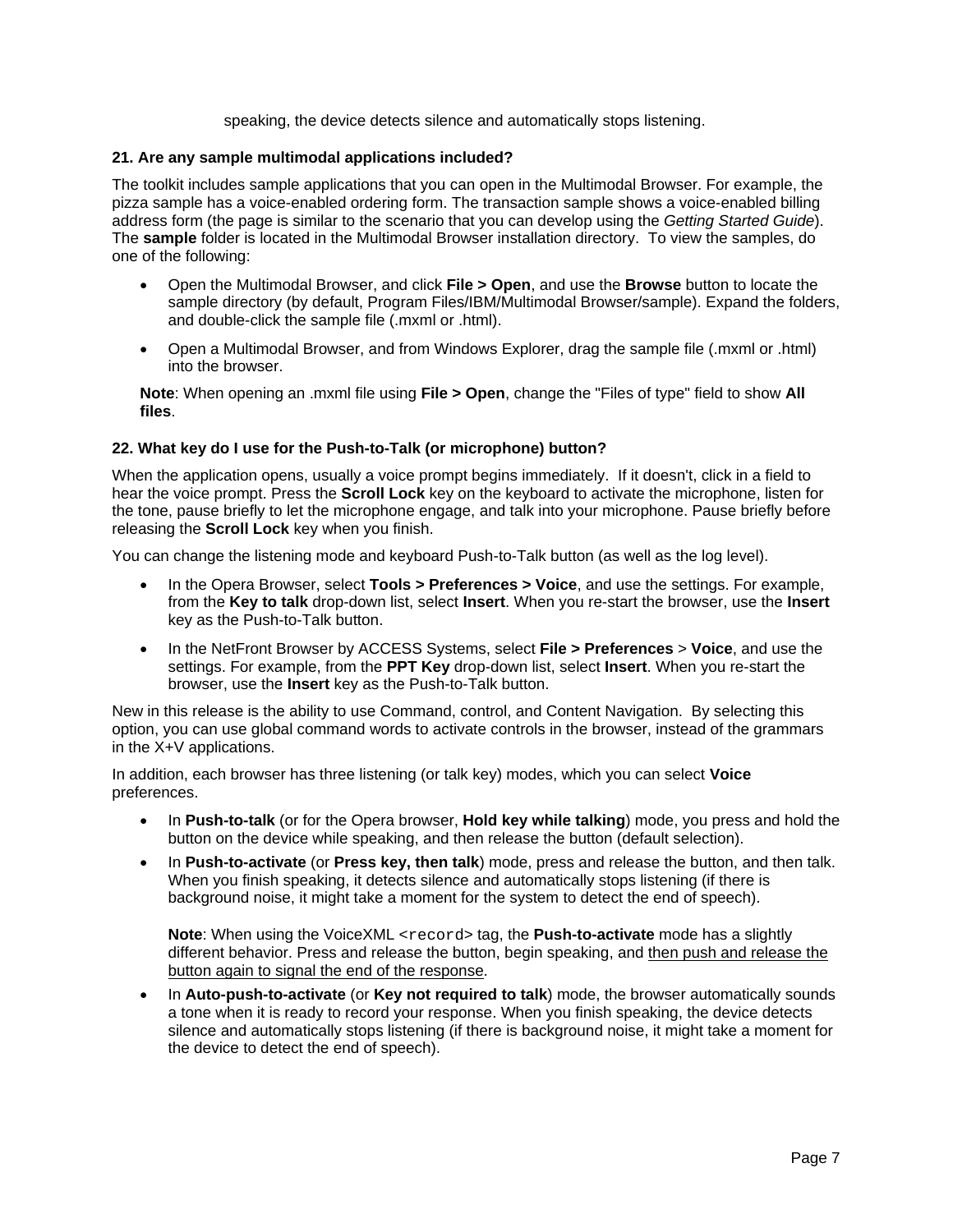## **23. What are the parts of a multimodal application?**

A multimodal application consists of two main components: the visual component, written with XHTML, and voice component, written in VoiceXML. The visual and voice components are linked together using an event handler or the new <sync> tag.

An event handler specifies an action to be performed when a particular event (such as a mouse click) takes place. In XHTML+Voice, event handlers enable interaction between XHTML and VoiceXML markup.

XHTML+Voice supports the event types defined in HTML 4.01. These event types have been translated into XML Events event types, thereby removing the "on" prefix. XHTML+Voice also supports the following VoiceXML 2.0 event types: nomatch, noinput, error, and help. In addition, XHTML+Voice supports the vxmldone event, which is generated when a voice handler completes.

Here is an example of using XML Events in your XHTML+Voice application:

```
<input type="text" 
      id="pizzaQuantity" 
      ev:event="focus" 
      ev:handler="#voice_quantity"/>
```
In the above example, whenever the user clicks on the <input> element, a "focus" event is generated. This causes the VoiceXML form with ID "voice\_quantity" to be activated.

Alternatively, the XHTML+Voice <sync> element adds support for synchronization of data entered using either speech or visual input, as shown in the following example.

```
 <xv:sync xv:input="visual_field_name" 
          xv:field="#voice_field_id"/>
```
In the example above, the  $\langle$ sync> tag, added to the VoiceXML in the  $\langle$ head>, connects a visual input defined in the XHTML to the voice field defined in the VoiceXML.

#### **24. How do I test my multimodal file in the Multimodal Browser?**

If you developed your application using the Multimodal Toolkit, then after you complete the multimodal file (with file extension .mxml) and grammar files, you can right-click the .mxml file in the navigation pane or in the open .mxml file in the editor, and select **Launch Multimodal Browser**.

Multimodal projects are located in **workspace** directory (which you selected during startup). The .mxml file and any grammar and pool files that you create should be located in the **Web Contents** folder of the project.

Alternatively, you can open the browser and use **File > Open** to locate and open the .mxml file. Remember to change the "Files of type" field to show **All files**.

#### **25. I want to create or edit pronunciations. How do I do this?**

The Multimodal Toolkit provides a grammar editor in which you can create Java Speech Grammar Format (JSGF) grammar files. The feature automatically creates the phonologies needed by the speech engines. In addition, the toolkit provides a Pronunciation Builder tool that lets you compose and edit pronunciations in JSGF grammar files to add to pronunciation pool files using a simple dialog.

For information about JSGF grammars, see the Java Speech Grammar Format specification: <http://java.sun.com/products/java-media/speech/forDevelopers/JSGF/index.html>